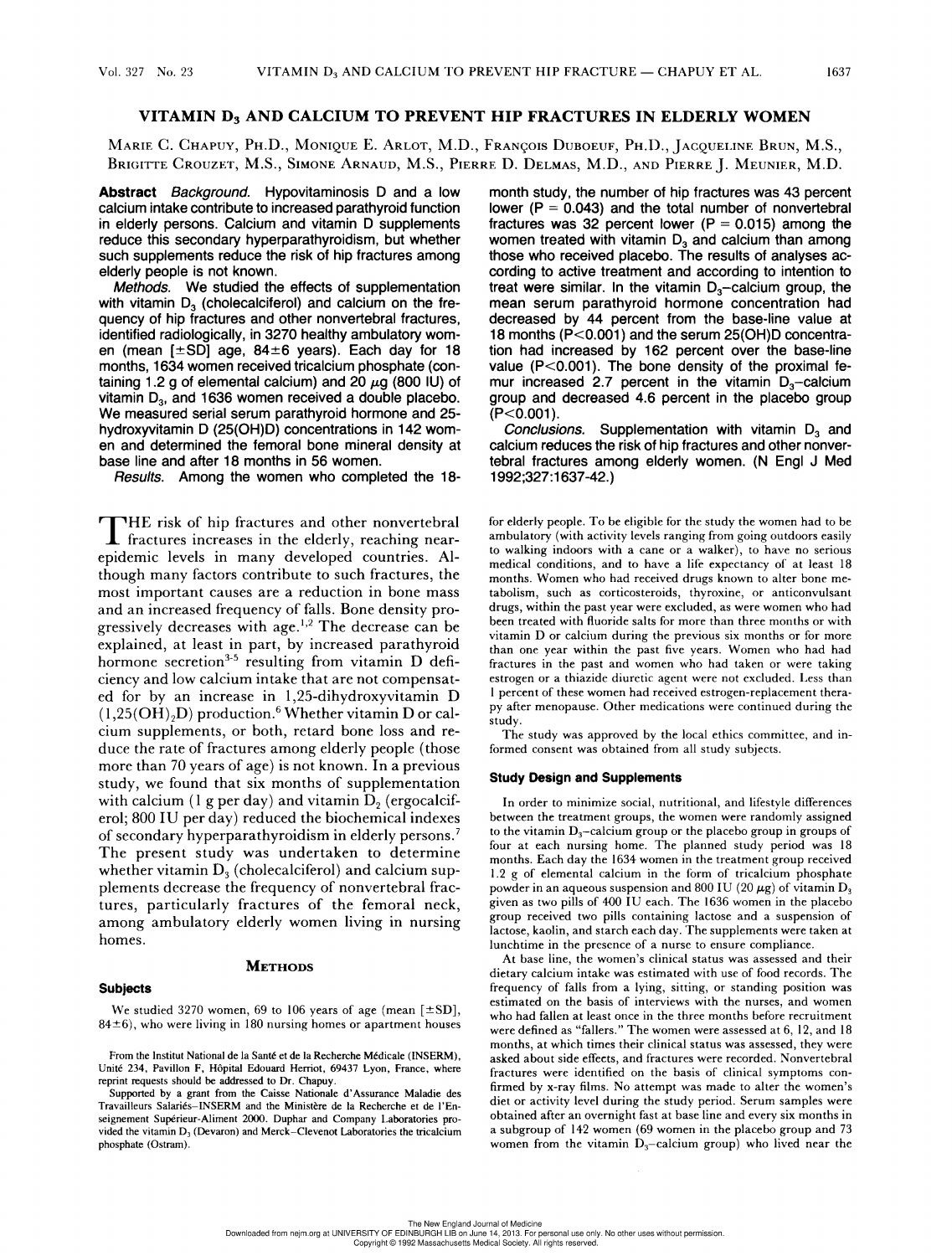study center. In addition, femoral bone mineral density was measured at base line and after 18 months in 56 women (27 in the vitamin  $D_3$ -calcium group and 29 in the placebo group).

### **Measurements**

Serum calcium, phosphate, creatinine, total protein, and alkaline phosphatase concentrations were measured by standard laboratory methods. Serum intact parathyroid hormone was measured by immunochemoluminometric assay (Ciba—Corning Diagnostic) (normal range for adults 40 to 70 years of age, 11 to 55 pg per milliliter [1.2 to 5.8 pmol per liter]). Serum 25-hydroxyvitamin D  $(25(OH)\dot{D})$  and  $1,25(OH)\dot{2}D$  were measured by competitive-binding protein assay after extraction and purification. The ranges for these forms of the vitamin in normal adults were as follows: 25(OH)D, 15 to 50 ng per milliliter (37 to 125 nmol per liter), and  $1,25(OH)<sub>2</sub>D$ , 23 to 45 pg per milliliter (57 to 112 pmol per liter). Serum osteocalcin was measured by radioimmunoassay with use of a polyclonal rabbit antiserum against purified bovine osteocalcin (normal range in adults, 7 to 12  $\mu$ g per liter [1.2 to 2.0 nmol per liter]). The intraassay and interassay coefficients of variation for these assays ranged from 4.5 percent to 12.5 percent. The samples for the parathyroid hormone,  $25(OH)D$ ,  $1,25(OH)_2D$ , and osteocalcin assays were kept frozen and were analyzed at the same time every 6 months, except for 1,25(OH),D, which was measured only at base line and at 18 months in 40 women (19 in the vitamin  $D_3$ -calcium group and 21 in the placebo group).

The bone mineral density of the proximal femur was measured by dual-energy x-ray absorptiometry with use of a Hologic QDR 1000 machine at four sites on the nondominant hip: the femoral neck, the trochanter, the intertrochanteric area, and the total proximal femur. The coefficient of variation of these four measurements, determined by three measurements on one hip in eight elderly women,<sup>1</sup> was 1.1 percent, 2.7 percent, 1.7 percent, and 1.4 percent, respectively. X-ray films of the spine and measurements of lumbar bone mineral density were not performed.

#### Statistical Analysis

The sample size for this study was chosen so that a reduction of 30 percent in the annual hip-fracture rate, which was estimated at 3.5 percent on the basis of the mean age of the women, could be detected.® The principal aim of the analysis was to compare the number of fractures in the placebo group with the number in the treatment group. Hip fractures and other nonvertebral fractures were analyzed separately in three different ways. Among women treated and followed for the full 18-month period, the number of fractures was analyzed with chi-square tests. Among women who had received treatment for varying lengths of time when they had a fracture, dropped out, or died (active-treatment analysis) and among women who ceased to receive treatment for any reason but were subsequently followed (intention-to-treat analysis), the results were analyzed by log-rank tests. In the intention-to-treat analysis only death and loss to follow-up resulted in the censoring of data. The actuarial method was used for graphic comparison of the results.

Biochemical and bone-density data at base line were assessed by unpaired t-tests. Analysis of variance was used for other comparisons. All P values were two-tailed.

#### **RESULTS**

The characteristics of the women at base line are shown in Table 1. There were no significant differences in age or weight between the groups. The dietary intake of calcium was low in both groups. The mean vitamin D intake was not determined, but it was considered to be similar to that measured in a similar group of 104 elderly women in a previous study' (mean  $[\pm SD]$ , 123 $\pm 45$  IU per day).

Of the 3270 women enrolled in the study, 1765 (54 percent) were treated and followed for the full 18

| <b>MEDICINE</b>                                                                                                                              | Dι |
|----------------------------------------------------------------------------------------------------------------------------------------------|----|
| Table 1. Base-Line Characteristics of the<br>Elderly Women Assigned to Receive Vitamin<br>D <sub>3</sub> and Calcium or to Receive Placebo.* |    |

| <b>F MEDICINE</b>                                                                                                                                   |                               |                    | Dе        |
|-----------------------------------------------------------------------------------------------------------------------------------------------------|-------------------------------|--------------------|-----------|
| Table 1. Base-Line Characteristics of the<br><b>Elderly Women Assigned to Receive Vitamin</b><br>D <sub>3</sub> and Calcium or to Receive Placebo.* |                               |                    |           |
|                                                                                                                                                     | Vitamin D3-<br><b>CALCIUM</b> | <b>PLACEBO</b>     | P         |
| <b>CHARACTERISTIC</b>                                                                                                                               | $(N = 1634)$                  | $(N = 1636)$ Value |           |
| Age (yr)                                                                                                                                            | 84±6                          | 84±6               | <b>NS</b> |
| Weight (kg)                                                                                                                                         | $56 \pm 12$                   | $56 \pm 12$        | NS        |
| Height (cm)                                                                                                                                         | $153 + 7$                     | $154 \pm 8$        | 0.003     |
| Dietary calcium in-<br>take (mg/day)                                                                                                                | $511 \pm 172$                 | $514 \pm 158$      | NS        |
| Fallers (%)†                                                                                                                                        | 12                            | 14                 | NS        |

values are means  $\pm$  SD. NS denotes not significant.

tWomen who had at least one fall during the three-month period before the beginning of the study.

months. The dropout rates during the study were similar in the two groups (deaths, 16 percent in the vitamin  $D_3$ –calcium group and 17 percent in the placebo group; withdrawal for other reasons, 30 percent in the vitamin  $D_3$ -calcium group and 29 percent in the placebo group) (Table 2). Among the deaths, 43 were due to hip fracture (24 percent of 176 hip fractures).

## Rate of Fracture

The results for the 1765 women who completed the study are shown in Table 3. There were 32 percent fewer nonvertebral fractures (66 vs. 97,  $P = 0.015$ ) and 43 percent fewer hip fractures (21 vs. 37,  $P =$ 0.043) in the vitamin  $D_3$ -calcium group than in the placebo group.

The results of the active-treatment analysis were similar (Table 3). During the 18 months of follow-up, there were 151 nonvertebral fractures in the vitamin  $D_{3}$ –calcium group (73 hip fractures and 78 other nonvertebral fractures) and 204 in the placebo group (103 hip fractures and 101 other nonvertebral fractures;  $P = 0.02$  and  $P = 0.04$ , respectively). Only nine patients had more than one fracture (five in the vitamin  $D_3$ -calcium group and four in the placebo group). Figure 1 shows the curves for the probability of hip and other fractures, based on the active-treatment analysis and estimated by the life-table method. There was a decreased probability of both hip fractures  $(P = 0.040)$  and other fractures  $(P = 0.015)$  in the vitamin  $D_3$ -calcium group as compared with the placebo group. The curves for the two groups began to diverge at 10 months for hip fractures and at 2 months for the other fractures. Ninety-nine percent of the fractures resulted from a fall, and 1 percent of the fractures were spontaneous or resulted from other trauma.

The results of the intention-to-treat analysis were similar (Table 3). There were 160 nonvertebral fractures in the vitamin  $D_3$ —calcium group and 215 in the placebo group  $(P<0.001)$ ; the numbers of hip fractures were 80 and 110, respectively  $(P = 0.004)$ . In this analysis, there were 26 percent fewer other nonvertebral fractures in the vitamin  $D_3$ -calcium group than in the placebo group  $(P<0.001)$ .

The most frequent sites of other nonvertebral frac-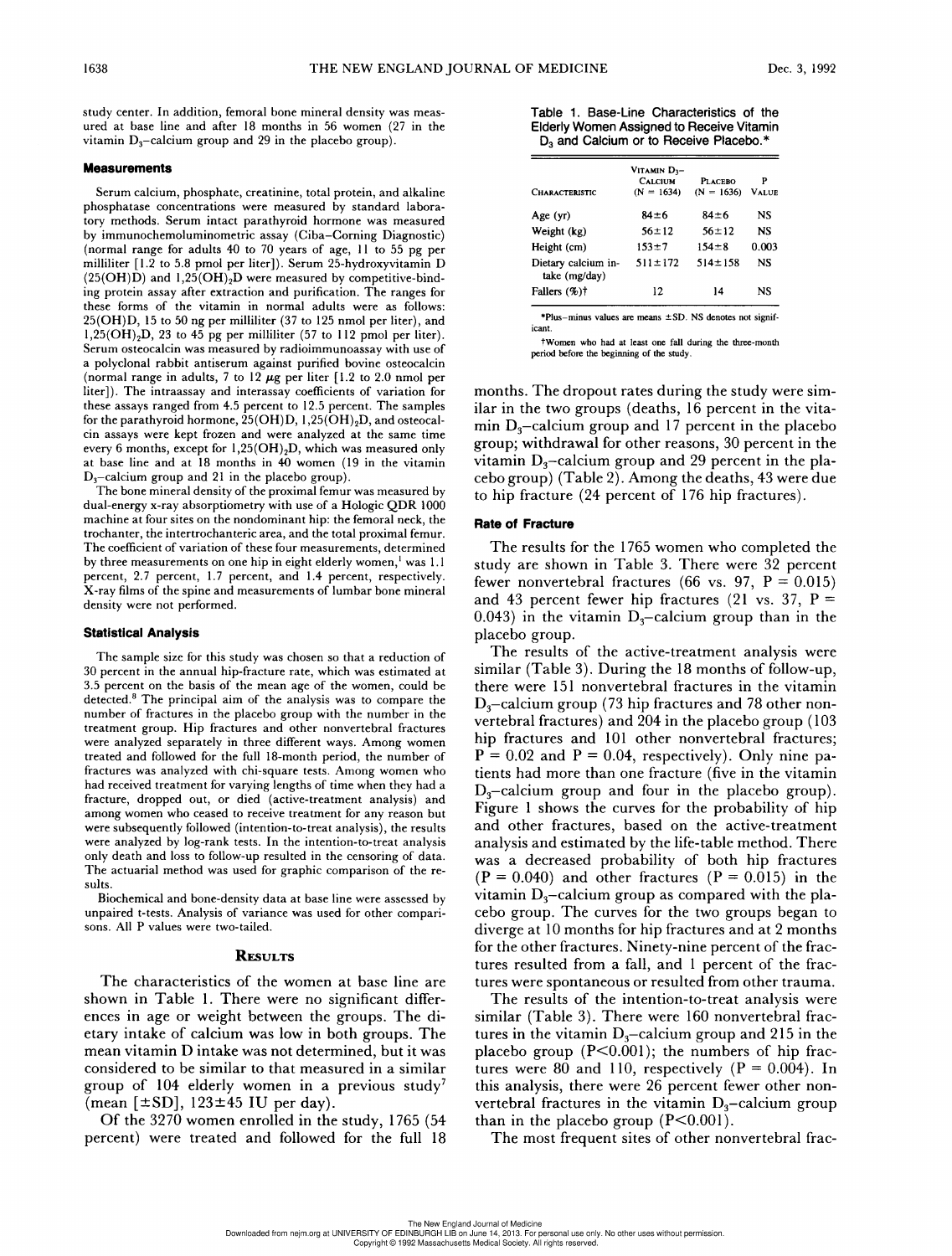Table 2. Reasons for the Exclusion of Elderly Women Assigned to Receive Vitamin D<sub>3</sub> and Calcium or to Receive Placebo from the Ac- No. 23<br>
Table 2. Reasons for the<br>
Women Assigned to Reacive<br>
Calcium or to Receive<br>
tive-Treatmen tive-Treatment Analysis.

| Women Assigned to Receive Vitamin D <sub>3</sub> and<br>Calcium or to Receive Placebo from the Ac-<br>tive-Treatment Analysis. |                                    |                                |  |  |
|--------------------------------------------------------------------------------------------------------------------------------|------------------------------------|--------------------------------|--|--|
| <b>REASON</b>                                                                                                                  | Vitamin D3-Calcium<br>$(N = 1634)$ | <b>PLACEBO</b><br>$(N = 1636)$ |  |  |
|                                                                                                                                | no. (%)                            |                                |  |  |
| Death                                                                                                                          | 258 (16)                           | 274 (17)                       |  |  |
| Noncompliance*                                                                                                                 | 279 (17)                           | 255 (16)                       |  |  |
| Inability to walk<br>during the study                                                                                          | 89 (5)                             | 70 (4)                         |  |  |
| Loss to follow-up                                                                                                              | 44 (3)                             | 63 (4)                         |  |  |
| Intercurrent illness                                                                                                           | 47 (3)                             | 58 (4)                         |  |  |
| Adverse effects                                                                                                                | 40(2)                              | 28 (2)                         |  |  |
| Total                                                                                                                          | 757 (46)                           | 748 (46)                       |  |  |

\*Denotes a rate of compliance below 70 percent (estimated on the basis of the number of bags of calcium and pills of vitamin D; remaining at each visit).

tures were as follows: wrist and forearm, 22 in the vitamin  $D_3$ -calcium group and 34 in the placebo group; humerus, 13 and 19, respectively; and pelvis, 12 and 13. The odds ratio for hip fractures among women in the placebo group as compared with those in the vitamin  $D_3$ —calcium group was 1.7 (95 percent confidence interval, 1.0 to 2.8), and that for other nonvertebral fractures was 1.4 (95 percent confidence interval, 1.4 to 2.1).

In the placebo group, there was a marked increase in the incidence of hip fracture over time, whereas the incidence in the vitamin  $D_3$ —calcium group was stable. Thus, treatment reduced the age-related risk of fracture at 18 months ( $P = 0.007$  for hip fractures and  $P = 0.009$  for all nonvertebral fractures) (Table 4).

## Biochemical Changes

At base line, the women in both groups had normal serum calcium concentrations, high normal serum concentrations of intact parathyroid hormone, low normal serum concentrations of 25(OH)D, and normal serum  $1,25(OH)_2D$  (Table 5). The mean serum creatinine, phosphorus, osteocalcin, and total protein concentrations did not change in either group after 6, 12, or 18 months. The serum calcium concentration did not change in the vitamin  $D_3$ –calcium group, but it decreased significantly from base line in the placebo group  $(P<0.01)$  and was significantly lower in the placebo group than in the vitamin  $D_3$ -calcium group after 12 months  $(P<0.001)$  and 18 months  $\bar{P} = 0.005$ . In the vitamin D<sub>3</sub>-calcium group, the mean serum parathyroid hormone concentration was significantly lower than the base-line value at 6, 12, and 18 months; the value at 18 months was 44 percent below the base-line value (P<0.001). In the placebo group, in contrast, the serum parathyroid hormone concentration had increased significantly from base line at 12 months (by 20 percent,  $P = 0.006$ ) and at 18 months (by 12 percent,  $P = 0.009$ ).

The mean serum 25(OH)D concentration increased significantly in the vitamin  $D_3$ -calcium group at 6,

12, and 18 months (by 162 percent at 12 and 18 months, P<0.001) but remained low in the placebo group. The serum  $1,25(OH)<sub>2</sub>D$  concentration, measured only at base line and at 18 months, did not change significantly in either group. The serum alkaline phosphatase concentration had decreased significantly from the base-line value in the vitamin  $D_3$ -calcium group at 6 months and was significantly lower than that in the placebo group at 6, 12, and 18 months  $(P = 0.025)$ .

## Femoral Bone Density

There was no difference between the groups at base line in bone density at any site (Table 6). After 18 months of treatment the bone density of the total proximal femoral region had increased 2.7 percent in the vitamin  $D_3$ –calcium group and decreased 4.6 percent in the placebo group  $(P<0.001)$ . The density of the femoral neck also increased more in the vitamin  $D_3$ -calcium group than in the placebo group, and the density of the trochanteric region decreased less in the vitamin  $D_3$ –calcium group than in the placebo group.

## Side Effects

A total of 68 women had gastrointestinal symptoms (nausea, diarrhea, or epigastric pain) — 40 in the vitamin  $D_3$ –calcium group and 28 in the placebo group – that led to the discontinuation of treatment  $(P>0.05)$ (Table 2). Among them was one woman in the vitamin  $D_3$ -calcium group in whom mild hypercalcemia developed (11.2 mg per deciliter [2.8 mmol per liter]) that proved to be due to primary hyperparathyroidism. No other woman had hypercalcemia at any time, and none had renal calculi.  $D_3$ —calcium group in<br>
D<sub>3</sub>—calcium group in<br>
pped (11.2 mg per dee<br>
roved to be due to p<br>
No other woman had l<br>
one had renal calculi<br> **DISCU**<br>
PISCU<br>
PISCU<br>
PISCU<br>
RIGHT DISCU<br>
RIGHT DISCU<br>
RIGHT DISCU<br>
MORE SALE SALE

## **DISCUSSION**

The results of this study indicate that vitamin  $D_3$ and calcium supplements reduce the risk of hip fracture and other nonvertebral fractures, decrease parathyroid hormone secretion, increase the mineral dens!-

| Table 3. Effects of Vitamin D <sub>3</sub> and Calcium Supple- |
|----------------------------------------------------------------|
| mentation on the Number of Fractures in Elderly                |
| Women Treated with Vitamin D <sub>3</sub> and Calcium or       |
| with Placebo.                                                  |

| Table 3. Effects of Vitamin D <sub>3</sub> and Calcium Supple-<br>mentation on the Number of Fractures in Elderly<br>Women Treated with Vitamin D <sub>3</sub> and Calcium or<br>with Placebo. |                          |          |             |  |  |
|------------------------------------------------------------------------------------------------------------------------------------------------------------------------------------------------|--------------------------|----------|-------------|--|--|
|                                                                                                                                                                                                | VITAMIN D <sub>3</sub> - |          |             |  |  |
| <b>VARIABLE</b>                                                                                                                                                                                | <b>CALCIUM</b>           | PLACERO. | P VALUE     |  |  |
| Women treated and followed<br>for 18 mo                                                                                                                                                        |                          |          |             |  |  |
| No. of women                                                                                                                                                                                   | 877                      | 888      |             |  |  |
| All nonvertebral fractures                                                                                                                                                                     | 66                       | 97       | $0.015*$    |  |  |
| Hip fractures                                                                                                                                                                                  | 21                       | 37       | $0.043*$    |  |  |
| Active-treatment analysis                                                                                                                                                                      |                          |          |             |  |  |
| No. of woment                                                                                                                                                                                  | 1208                     | 1168     |             |  |  |
| All nonvertebral fractures                                                                                                                                                                     | 151                      | 204      | 0.0201      |  |  |
| Hip fractures                                                                                                                                                                                  | 73                       | 103      | 0.040‡      |  |  |
| Intention-to-treat analysis                                                                                                                                                                    |                          |          |             |  |  |
| No. of women                                                                                                                                                                                   | 1387                     | 1403     |             |  |  |
| All nonvertebral fractures                                                                                                                                                                     | 160                      | 215      | $< 0.001$ ‡ |  |  |
| Hip fractures                                                                                                                                                                                  | 80                       | 110      | $0.004$ ‡   |  |  |

\*By the chi-square test.

+The number of women at risk in the middle of the study period. tBy the log-rank test.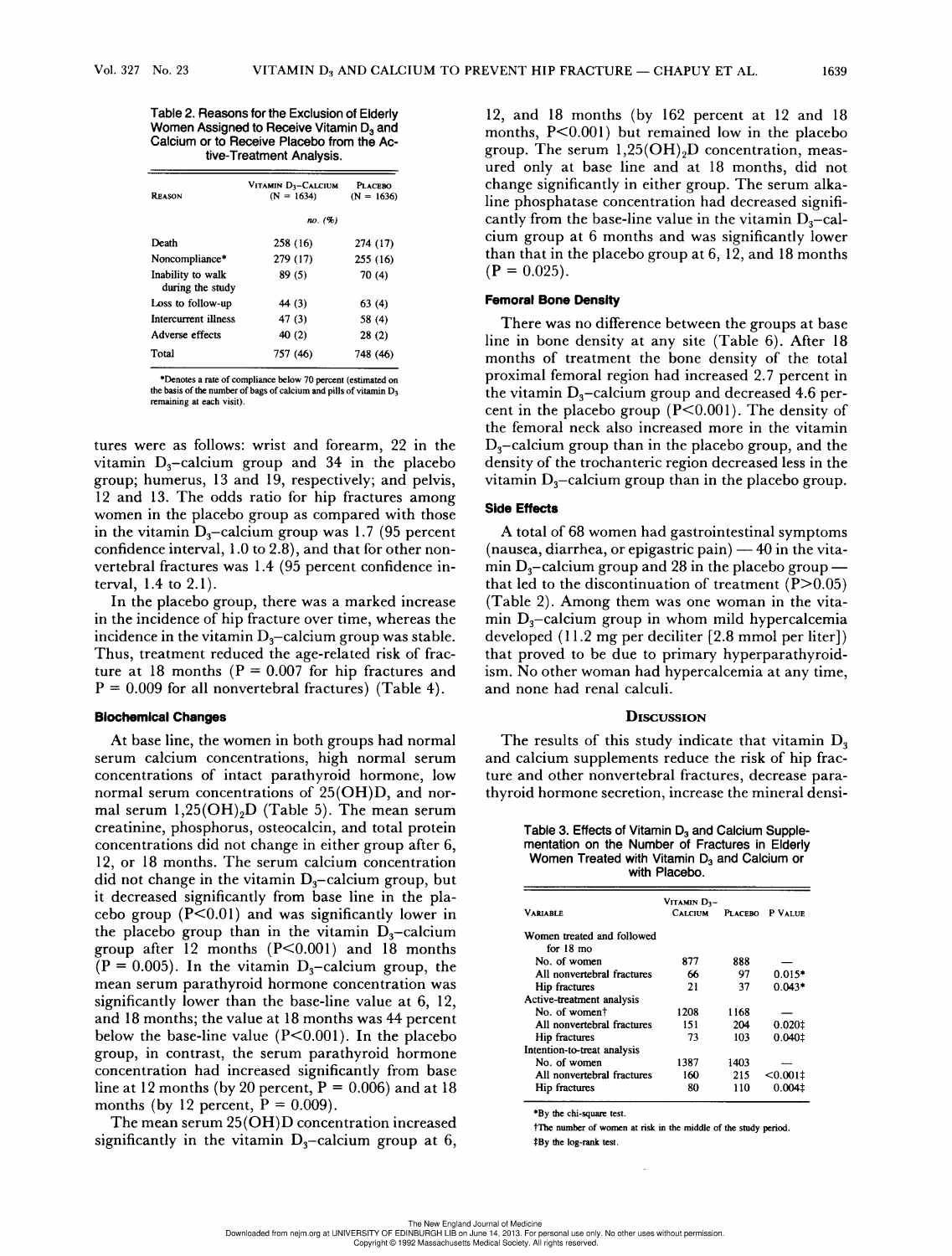

Figure 1. Cumulative Probability of Hip Fracture and Other Nonvertebral Fracture in the Placebo Group ( $\square$ ) and the Group Treated with Vitamin D<sub>3</sub> and Calcium (@—@®), Estimated by the Life-Table Method and Based on the Length of Time to the First Fracture.

ty of the proximal femur in elderly women, and are safe. Although women living in nursing homes or residences for the elderly, such as those we studied, may not be representative of all elderly women, they are probably the women at highest risk for vitamin D deficiency and nonvertebral fractures. The rate of vertebral fractures was not determined in this study, be-Cause many vertebral fractures are asymptomatic among elderly women, because the interpretation of spinal x-ray films may be complicated by osteoarthritis or scoliosis, and because of the large size of the study.

Among the mechanisms involved in bone loss in elderly women, particularly many years after menopause, low calcium intake, decreased calcium absorption, and vitamin D deficiency are probably the most important.<sup>9</sup> Low calcium intake is particularly common in non-Scandinavian European countries. Vitamin D insufficiency, especially in institutionalized subjects, $3$  is due mainly to a lack of exposure to sunshine that is not compensated for by increased dietary vitamin D intake; this is particularly true in France, where dairy products are not fortified with vitamin D. The response to a deficit in calcium and vitamin D intake is a negative calcium balance that stimulates the secretion of parathyroid hormone. This secondary Now calcium intake,<br>
tant.<sup>9</sup> Low calcium intake,<br>
tant.<sup>9</sup> Low calcium in<br>
n non-Scandinavian<br>
D insufficiency, espects,<sup>3</sup> is due mainly to<br>
that is not compensat<br>
in D intake; this is p<br>
dairy products are nesponse to

Table 4. Incidence of Fractures among Elderly Women Treated with Vitamin  $D_3$  and Calcium or with Placebo, According to Length of Follow-up.

| response to a deficit in calcium and vitam<br>e is a negative calcium balance that stimu<br>ecretion of parathyroid hormone. This secor<br>Table 4. Incidence of Fractures among Elderly |          |             |              |
|------------------------------------------------------------------------------------------------------------------------------------------------------------------------------------------|----------|-------------|--------------|
| Women Treated with Vitamin D <sub>3</sub> and Calcium or<br>with Placebo, According to Length of Follow-up.<br><b>TYPE OF FRACTURE AND GROUP</b>                                         |          | FOLLOW-UP   |              |
|                                                                                                                                                                                          | $0-6$ MO | $6 - 12$ MO | $12 - 18$ MO |
|                                                                                                                                                                                          |          |             |              |
|                                                                                                                                                                                          |          | no./1000/yr |              |
| All nonvertebral fractures                                                                                                                                                               |          |             |              |
| Vitamin D <sub>3</sub> -calcium                                                                                                                                                          | 70       | 79          | $81*$        |
| Placebo                                                                                                                                                                                  | 96       | 95          | $116*$       |
| Hip fracture                                                                                                                                                                             |          |             |              |
| Vitamin $D_3$ -calcium                                                                                                                                                                   | 38       | 37          | 39†          |

\*P =  $0.009$  for the comparison between the vitamin  $D_3$ -calcium group and the placebo group at 12 to 18 months.

 $\text{tP} = 0.007$  for the comparison between the vitamin D<sub>3</sub>-calcium group and the placebo group at 12 to 18 months.

hyperparathyroidism may lead to an increase in bone turnover, bone loss, and the risk of hip fracture. fect of calcium or vitamin D defi-Bs 0.087 0.03 F of hip fracture has been investigat ed in several studies.<sup>11-14</sup>

> and women with a calcium intake of more than 765 mg per day than among those with an intake below 470 mg per day.'' In another study, in contrast, a low dietary calcium intake was not found to be a risk

factor for hip fracture.<sup>12</sup> Several controlled trials have shown that increasing dietary calcium reduces bone loss in elderly persons. $13,14$ 

Vitamin D supplementation, at doses ranging from 400 to 2400 IU per day, can restore normal serum 25(OH)D concentrations and lower serum parathyroid hormone concentrations in elderly persons.<sup>15-18</sup> In an elderly population with serum 25(OH)D concentrations within the normal range, six weeks of supplementation with 2000 IU of vitamin  $D_3$  per day induced a 100 percent increase in the serum 25(OH)D concentration but not in the serum  $1,25(OH),D$  concentration<sup>19</sup>; this is similar to findings in our previous study' and in this study. The lack of increase in the serum  $1,25(OH)$ <sub>2</sub>D concentration can be explained by the decrease in renal 1-hydroxylase activity that follows increases in serum calcium concentrations and decreases in serum parathyroid hormone concentrations.

Combined calcium and vitamin  $D_2$  supplementation increases cortical bone density.<sup>14-21</sup> Recently, Tilyard et al. reported that treatment with calcium (1 g per day) and  $1,25(OH)_2D$  (calcitriol, 0.50  $\mu$ g per day) for three years prevented an increase in the rate of new vertebral fractures in women with osteoporosis.<sup>22</sup> We found in our intention-to-treat analysis that 18 months of daily supplementation with calcium and vitamin  $D_3$  prevented 55 nonvertebral fractures  $-30$ hip fractures and 25 other fractures. As has been reported in several other studies.<sup>23-27</sup> the annual inci dence of hip fracture increased exponentially with age in the placebo group, reaching more than 40 per thousand among women more than 85 years of age and 50 per thousand among those more than 90 years of age. The calcium and vitamin  $D_3$  supplements successfully prevented this increased age-related risk not only for hip fracture but also for other nonvertebral fractures. Although femoral bone density was measured in only a few women, supplementation also prevented further bone loss at several sites in the femur.

We chose to use vitamin  $D_3$  in this study instead of vitamin  $D_2$  because in the same doses vitamin  $D_3$  sup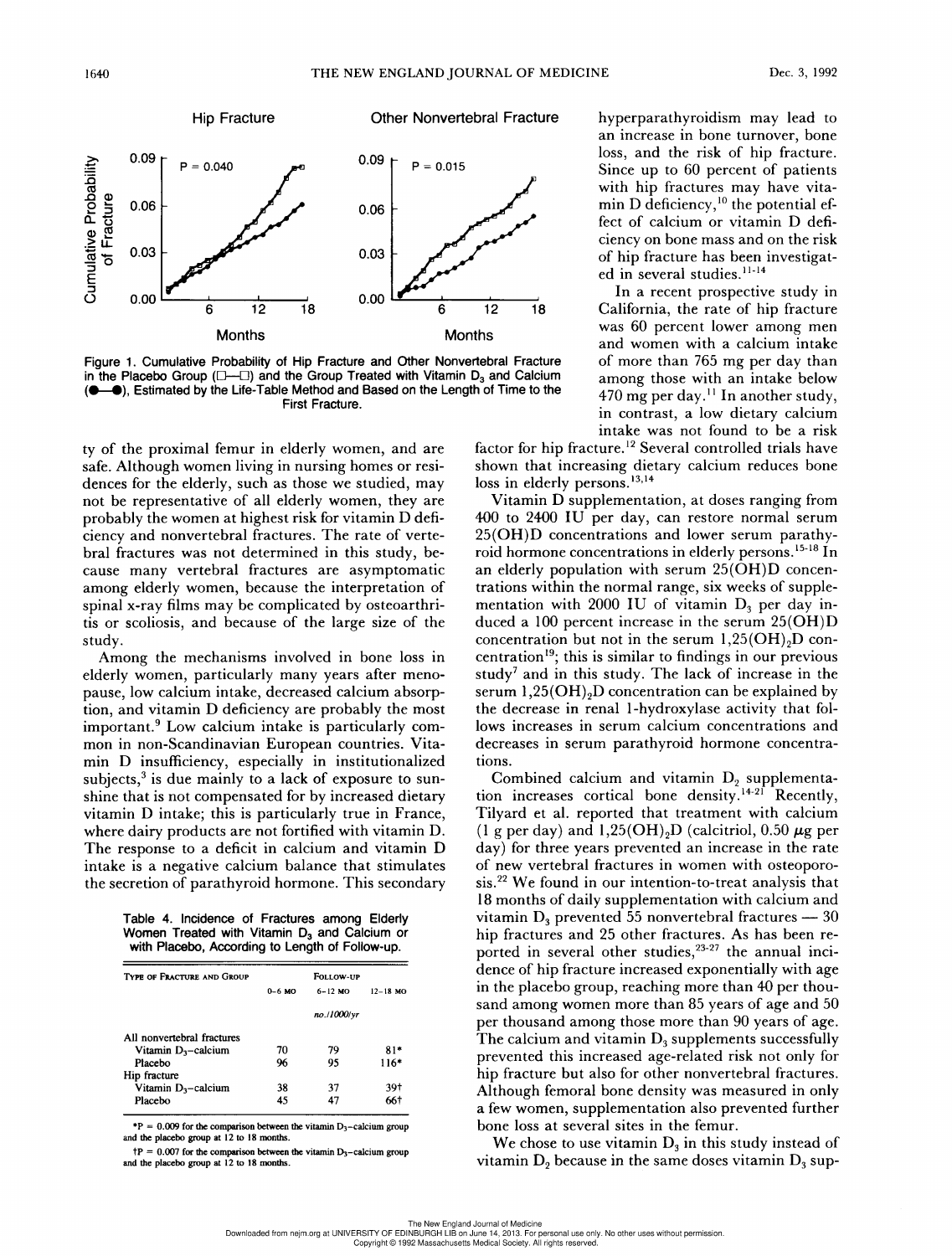Table 5. Serum Biochemical Values in the Vitamin D,—Calcium and Placebo Groups at Base Line and after 6, 12, and 18 Months Vol. 327 No. 23<br>Table 5. Serum Bioc<br>and Placebo Groups Vol. 327 No. 23<br>
Table 5. Serum Biochemical Va<br>
and Placebo Groups at Base Lin<br>
of Follow<br>
of The Collection of Follow-up.\*

| <b>SERUM INDEX AND GROUPT</b>     | <b>BASE LINE</b> | FOLLOW-UP                       |                   |                 |
|-----------------------------------|------------------|---------------------------------|-------------------|-----------------|
|                                   |                  | 6 MO                            | 12 MO             | 18 MO           |
| Calcium (mg/dl)†                  |                  |                                 |                   |                 |
| Vitamin $D_3$ -calcium            |                  | $9.17 \pm 0.36$ $9.28 \pm 0.35$ | $9.20 \pm 0.33$   | $9.21 \pm 0.39$ |
| Placebo                           | $9.15 \pm 0.40$  | $9.15 \pm 0.36$                 | $9.00 \pm 0.39$ ‡ | $9.00 \pm 0.35$ |
| $PTH$ (pg/ml)§                    |                  |                                 |                   |                 |
| Vitamin $D_3$ -calcium            | $54 + 37$        | $35 \pm 21$                     | $33 + 239$        | $30 \pm 14$     |
| Placebo                           | $50 + 24$        | $50 + 23$                       | $60 + 30$ ‡       | $56 + 29$       |
| $25(OH)D$ (ng/ml)                 |                  |                                 |                   |                 |
| Vitamin $D_3$ -calcium            | $16 + 11$        | $40 \pm 11$                     | $42 \pm 9$        | $42 + 99$       |
| Placebo                           | 13±9             | $13\pm9$                        | $10 - 81$         | $11 \pm 7$      |
| $1,25(OH)_{2}D$ (pg/ml)**         |                  |                                 |                   |                 |
| Vitamin $D_3$ -calcium            | $26 \pm 10$      | <b>ND</b>                       | <b>ND</b>         | $27 \pm 9$      |
| Placebo                           | $29 + 10$        | ND                              | <b>ND</b>         | $26 + 9$        |
| Alkaline phosphatase<br>(U/liter) |                  |                                 |                   |                 |
| Vitamin $D_3$ -calcium            | $69 + 25$        | $60 \pm 22$                     | $62 \pm 201$      | $67 + 22$       |
| Placebo                           | $72 + 22$        | $72 + 27$                       | 79±32††           | $89 + 271$      |
| Osteocalcin $(\mu g/liter)$ ##    |                  |                                 |                   |                 |
| Vitamin D <sub>3</sub> -calcium   | $8\pm3$          | $8\pm3$                         | $7\pm3$           | $7\pm2$         |
| Placebo                           | $8\pm3$          | 9±3                             | $7\pm3$           | 8±3             |

\*Plus-minus values are means  $\pm$ SD. Normal ranges for adults 40 to 70 years of age: calcium, 9.2 to 10.2 mg per deciliter; parathyroid hormone (PTH), 11 to 55 pg per milliliter;<br>25(OH)D, 15 to 50 ng per milliliter; 1,25(OH)2D, 23 to 45 pg per milliliter; and osteocalcin.  $7$  to 12  $\mu$ g per liter. ND denotes not determined. Values are for 73 women in the vitamin  $D_3$ -calcium group and 69 in the placebo group, except for  $1,25(OH)_2D$  (19 in the vitamin D3—calcium group and 21 in the placebo group).

tTo convert serum values to millimoles per liter, multiply by 0.25.

+P<0.0! for the comparison with the base-line value.

§To convert values to picomoles per liter, multiply by 0.11.

{P<0.001 for the comparison with the base-line value.

|To convert values to nanomoles per liter, multiply by 2.5.

\*\*To convert values to picomoles per liter, multiply by 2.5.

ttP<0.05 for the comparison with the base-line value. ttTo convert values to nanomoles per liter, multiply by 0.17.

plementation raises serum 25(OH)D concentrations more than does vitamin  $D_2$ <sup>28,29</sup> In the presence of low gastric acid secretion, which is common among elderly persons, calcium phosphate may be poorly soluble and may therefore precipitate in the stomach.<sup>30</sup> In order to maximize calcium absorption, calcium phosphate was given with a meal. According to Heaney,  $31$  a mean of 25 percent of the calcium in tricalcium phosphate is absorbed, providing about 300 mg of elemental calcium for each 3.3-g dose of tricalcium phosphate. In addition to calcium, the supplements provided 600 mg of phosphorus. Because of the favorable ratio of calcium to phosphorus, it is possible that phosphate supplementation itself might have had a positive effect on calcium absorption. ns, calcium phospha<br>nay therefore precipital<br>nay therefore precipital<br>naximize calcium a<br>was given with a mea<br>of 25 percent of the c<br>is absorbed, provid<br>al calcium for each<br>hate. In addition to be<br>thate. In addition to ph

|  | Table 6. Changes in Femoral Bone Mineral Density   |  |  |
|--|----------------------------------------------------|--|--|
|  | after 18 Months in Elderly Women Treated with Vi-  |  |  |
|  | tamin D <sub>2</sub> and Calcium or with Placebo.* |  |  |

| ratio of calcium to phosphorus, it is possibl<br>phate supplementation itself might have l<br>ive effect on calcium absorption.                             |                                     |                                       |         |  |
|-------------------------------------------------------------------------------------------------------------------------------------------------------------|-------------------------------------|---------------------------------------|---------|--|
| Table 6. Changes in Femoral Bone Mineral Density<br>after 18 Months in Elderly Women Treated with Vi-<br>tamin D <sub>3</sub> and Calcium or with Placebo.* |                                     |                                       |         |  |
|                                                                                                                                                             | Vitamin D <sub>1</sub> -<br>CALCIUM | PLACERO                               |         |  |
| <b>SITE</b>                                                                                                                                                 | $(N = 27)$                          | $(N = 29)$<br>% change from base line | P VALUE |  |
| Femoral neck                                                                                                                                                | $+2.9 \pm 6.4$                      | $+1.8 - 9.4$                          | 0.036   |  |
| Total proximal femoral $+2.7 \pm 5.5$<br>region                                                                                                             |                                     | $-4.6 \pm 9.2$                        | < 0.001 |  |
| Trochanter                                                                                                                                                  | $-1.0\pm 6.9$                       | $-6.4 \pm 12.3$                       | 0.044   |  |
| Intertrochanteric region $+1.1 \pm 4.7$                                                                                                                     |                                     | $+3.2 \pm 20.1$                       | NS.     |  |

\*Plus-minus values are means  $\pm$  SD. NS denotes not significant.

In conclusion, 18 months of daily supplementation with 1.2 g of elemental calcium and 800 IU of vitamin D, was safe and decreased the incidence of hip fractures and other nonvertebral fractures among elderly women. As these results demonstrate, it may never be too late to prevent hip fracture.

We are indebted to all the physicians working in the 180 nursing homes who kindly cooperated with our unit, and particularly to those from the Société de Médecine Gériatrique Rhône-Alpes; to the nursing staff of all the participating nursing homes for their excellent assistance in the study monitoring; to Mrs. I. Fernandez for her assistance in the preparation of the manuscript; and to Dr. J. Carew for reviewing the English-language manuscript.

#### **REFERENCES**

- 1. Duboeuf F, Braillon P, Chapuy MC, et al. Bone mineral density on the hip measured with dual-energy X-ray absorptiometry in normal elderly women and in patients with hip fracture. Osteoporos Int 1991;1:242-9.
- 2. Chevalley T, Rizzoli R, Nydegger V, et al. Preferential low bone mineral density of the femoral neck in patients with a recent fracture of the proximal femur. Osteoporos Int 1991;1:147-54.
- 3. Chapuy M-C, Durr F, Chapuy P. Age-related changes in parathyroid hormone and 25 hydroxycholecalciferol levels. J Gerontol 1983;38:19-22.
- 4. Forero MS, Klein RF, Nissenson RA, et al. Effect of age on circulating immunoreactive and bioactive parathyroid hormone levels in women. J Bone Miner Res 1987;2:363-6.
- 5. Young G, Marcus R, Minkoff JR, Kim LY, Segre GV. Age-related rise in parathyroid hormone in man: the use of intact and midmolecule antisera to distinguish hormone secretion from retention. J Bone Miner Res 1987;2: 367-74.
- 6. Slovik DM, Adams JS, Neer RM, Holick MF, Potts JT Jr. Deficient production of 1,25-dihydroxyvitamin D in elderly osteoporotic patients. N Engl J Med 1981;305:372-4.
- 7. Chapuy MC, Chapuy P, Meunier PJ. Calcium and vitamin D supplements: effects on calcium metabolism in elderly people. Am J Clin Nutr 1987;46: 324-8.
- 8. Melton LJ III, Cummings SR. Heterogeneity of age-related fractures: implications for epidemiology. Bone Miner 1987;2:321-31.
- 9. Alevizaki CC, Ikkos DG, Singhelakis P. Progressive decrease of true intestinal calcium absorption with age in normal man. J Nucl Med 1973;14:760- 2.
- 10. Lips P, Netelenbos JC, Jongen MJM, et al. Histomorphometric profile and vitamin D status in patients with femoral neck fracture. Metab Bone Dis Relat Res 1982;4:85-93.
- 11. Holbrook TL, Barrett-Connor E, Wingard DL. Dietary calcium and risk of hip fracture: 14-year prospective population study. Lancet 1988;2:1046- 9.
- 12. Wickham CAC, Walsh K, Cooper C, et al. Dietary calcium, physical activity, and risk of hip fracture: a prospective study. BMJ 1989;299:889-  $92.$
- 13. Nordin BEC, Horsman A, Crilly RG, Marshall DH, Simpson M. Treatment of spinal osteoporosis in postmenopausal women. BMJ 1980;280:451- 4.
- 14. Lee CJ, Lawler GS, Johnson GH. Effect of supplementation of the diets with calcium and calcium-rich foods on bone density of elderly females with osteoporosis. Am J Clin Nutr 1981;34:819-23.
- 15. McKenna MJ, Freaney R, Meade A, Muldowney FP. Hypovitaminosis D and elevated serum alkaline phosphatase in elderly Irish people. Am J Clin Nutr 1985;41:101-9.
- 16. Prier A, Lanoe R, Sauvage I, Camus J-P, Guillemant S. Carence en vitamine D chez le vieillard hospitalisé en long séjour: étude d'un protocole de correction adapté au milieu institutionnel. Ann Med Interne (Paris) 1985; 136:27-30.
- 17. Sebert JL, Fardellone P, Liu S, et al. Carence et supplémentation vitaminique D du sujet 4gé: essai comparatif de diverses modalités d'administration de la vitamine D2. Rev Rhum Mal Osteoartic 1988;55:693-700.
- 18. Lips P, Wiersinga A, van Ginkel FC, et al. The effect of vitamin D supplementation on vitamin D status and parathyroid function in elderly subjects. J Clin Endocrinol Metab 1988;67:644-50.
- 19. Himmelstein S, Clemens TL, Rubin A, Lindsay R. Vitamin D supplementation in elderly nursing home residents increases 25(OH)D but not 1,25(OH),D. Am J Clin Nutr 1990;52:701-6.
- 20. Albanese AA, Edelson AH, Lorenze EJ Jr, Woodhull ML, Wein EH. Problems of bone health in elderly: ten-year study. N Y State J Med 1975;75: 326-36.
- 21. Smith EL Jr, Reddan W, Smith PE. Physical activity and calcium modalities for bone mineral increase in aged women. Med Sci Sports Exerc 1981;13: 60-4.

The New England Journal of Medicine<br>Downloaded from nejm.org at UNIVERSITY OF EDINBURGH LIB on June 14, 2013. For personal use only. No other uses without permission.<br>Copyright © 1992 Massachusetts Medical Society. All rig